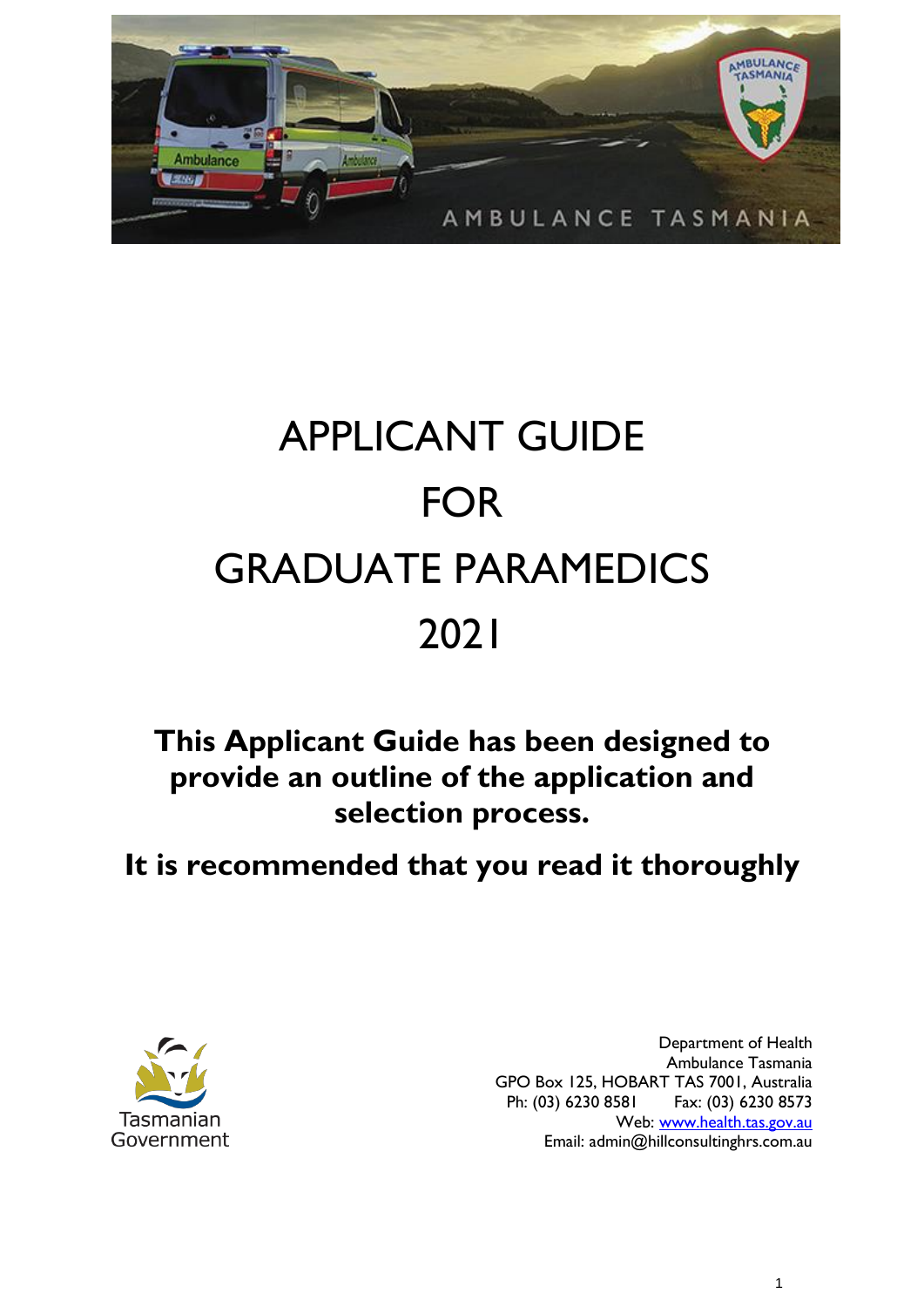

#### **General Information**

Ambulance Tasmania (AT) promotes and provides integrated high quality, emergency ambulance care, rescue and patient transport to the Tasmanian community. The role of AT is to provide pre-hospital patient care, specialised patient transport, medical transfers and public education. AT achieves this using salaried and volunteer staff as well as through the support of independent ambulance services.

Ambulance staff are frontline health care professionals. They are active members of the health care team, contributing to the preservation and restoration of health for the people of Tasmania. Paramedics provide efficient and effective medical care, which is timely, appropriate to the needs of the patient, of a high quality and equitably available.

AT employs around 400 operational paramedics around the state who perform shift work. AT provides 24 hour, seven days a week coverage.

The graduate paramedic vacancies are offered on a fixed term, full-time shift work for a period of twelve (12) months for the purpose of completing a Graduate Program. The Graduate Program commences with a 3-week induction program. During your employment you will be mentored on road where reports are completed that map progress of independent practice. You will also be required to successfully complete clinical assessments during the program, and you will be required to undertake a driving assessment. You may be offered fixed term employment at any of the three regional locations within Tasmania (North West, North or South).

The graduate paramedic will be expected to utilise their own initiative to guide their learning and development through the program in order to complete the requirements of the training within the prescribed timeframe with the support of mentors.

Applicants will be selected on knowledge, skills, qualifications, experience and potential for future development.

Applicants must demonstrate their physical and psychological capacity to manage the physical and emotional requirements of the role.

Selection is extremely competitive; therefore, applicants must demonstrate their ability to meet the selection criteria and sell their case comprehensively in their application indicating achievements and relevant experience.

If you have any queries, please use the nominated email address at [admin@hillconsultinghrs.com.au](mailto:admin@hillconsultinghrs.com.au)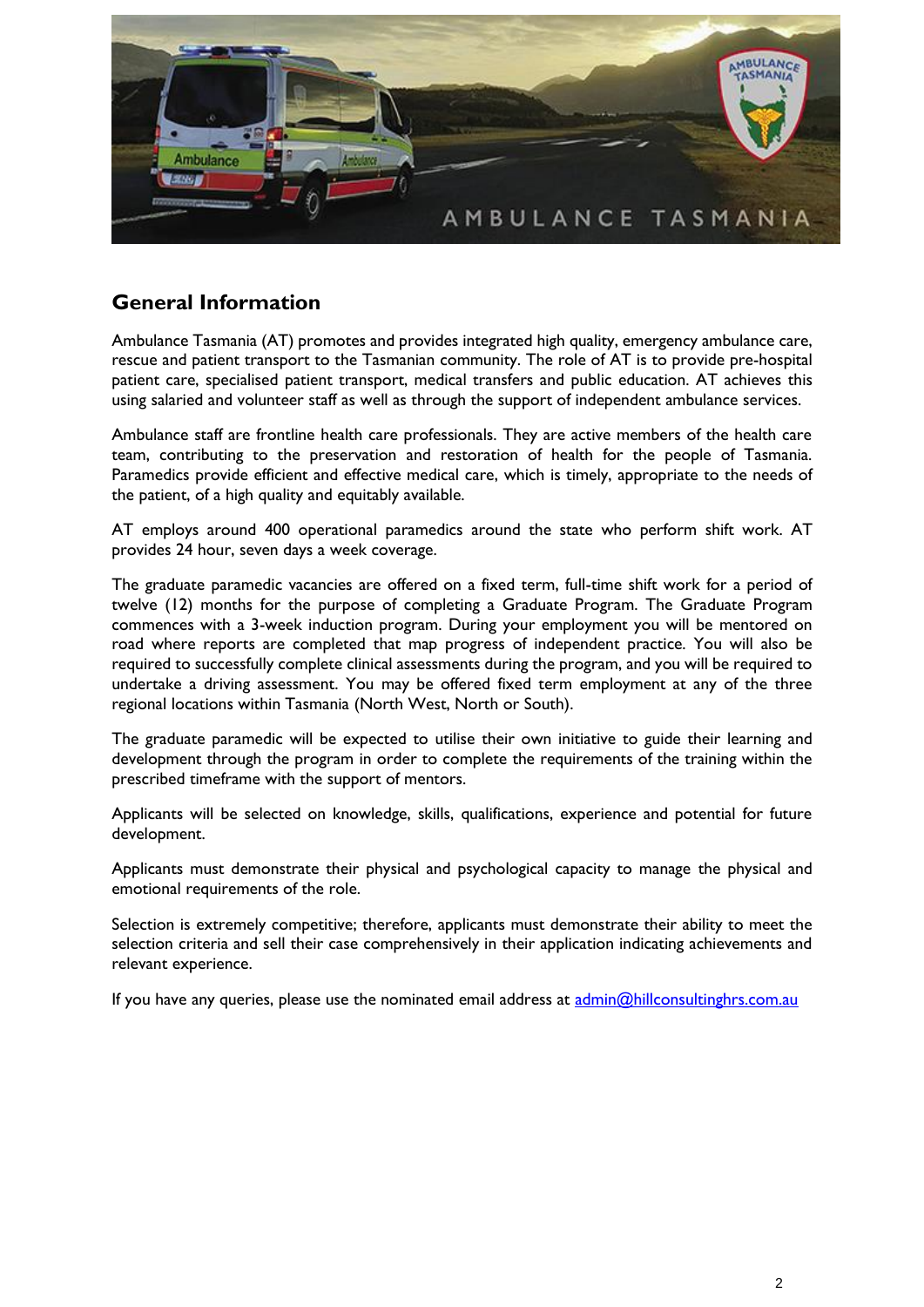

## **Who are we looking for?**

AT are looking for people who:

- are motivated to achieve something meaningful through their work;
- enjoy varied and challenging opportunities; and
- wish to assist the community by being active members of a health care team and contribute to the preservation and restoration of health for the people of Tasmania.

Ambulance work demands patience, tolerance, kindness and an ability to manage stress. The work is often emotionally and physically demanding, and Paramedics must be of good health and fitness and possess an ability to remain calm in emergency situations and be able to deal with a wide variety of people. Applicants will need to be able to communicate effectively in a variety of situations and environments and work as part of a team or in isolation depending on the circumstances.

Emergency health care is constantly changing, adapting and improving and it is vital that graduate paramedics can attain and maintain a high level of clinical skills and, have a commitment to lifelong learning, by partaking in study programs, training and your continued education.

#### **Are you eligible to apply for the Graduate Paramedic Program?**

To be eligible for consideration for the AT Graduate Paramedic Program, applicants must meet the following pre-requisites:

- 1. Hold a Bachelor of Paramedic Science;
- 2. Physical fitness, medical suitability and psychological characteristics appropriate to the duties of a Paramedic;
- 3. Hold a current Driver's Licence;
- 4. You must be able to provide evidence (prior to the commencement of the position) that you have applied for Paramedic registration - either a registration number or evidence of application;
- 5. Be legally eligible to work in Australia;
- 6. Conviction checks in the following areas:
	- a) Crimes of Violence
	- b) Sex Related Offences
	- c) Serious Drug Offences
	- d) Crimes involving dishonesty
	- e) Serious traffic offences
- 7. Identification check;
- 8. Disciplinary action in previous employment check.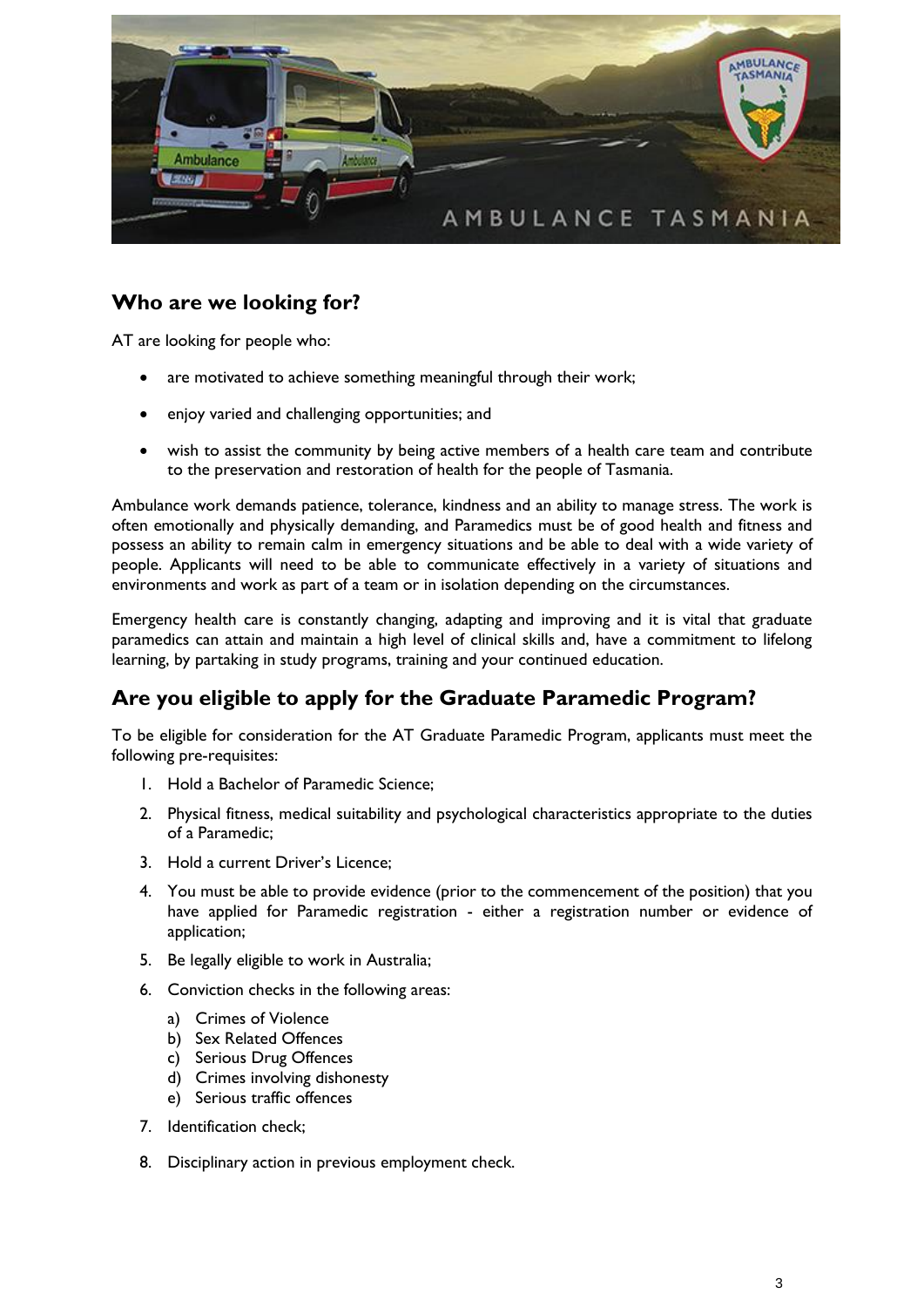

All prerequisites must be met however we will consider graduates who will formally complete their qualification at least two months prior to the commencement of the program. Please note, the conviction check will be undertaken by the Department of Health prior to your commencement. You are not required to obtain a conviction check prior to submitting your application. Further details on pre-employment checks are below.

It is the employee's responsibility to ensure that registration/licences remain current and to advise the Employer if their circumstances change. This includes notifying the Employer of any new criminal convictions and/or if a registration/licence is revoked, cancelled or has its conditions altered.

#### **Statement of Duties**

The Statement of Duties allows you to understand the role, responsibilities and duties of the Graduate Paramedic. It also outlines the essential requirements and pre-employment conditions, as well as the selection criteria required for the position.

**Essential Requirements:** Applicants must be able to meet all the essential requirements of the positions.

**Pre-Employment Checks:** Pre-employment checks are conducted prior to any offer of employment. Applicants shortlisted for interview will be required to give consent to the Department of Health to obtain a current copy of their criminal history check.

#### **The Recruitment Process**

Applying for Ambulance Tasmania Graduate Paramedic Program involves capability-based assessments designed to assess your suitability. Only the most competitive applicants will progress. These assessments build on your application and help us learn more about your motivations, general abilities and values. The recruitment process will involve the following:

- 1. Application process
	- o Initial Application and Written Assessment
	- o Phone screen interview
	- o Suitability screening –Behavioural (Psychometric)
	- o Video Interview
	- o AT Interview face to face
- 2. Fitness and Functional Capacity Assessment (Workforce Health Assessors (WHA)
- 3. Referee Checks
- 4. Conviction, Identity and Discipline Check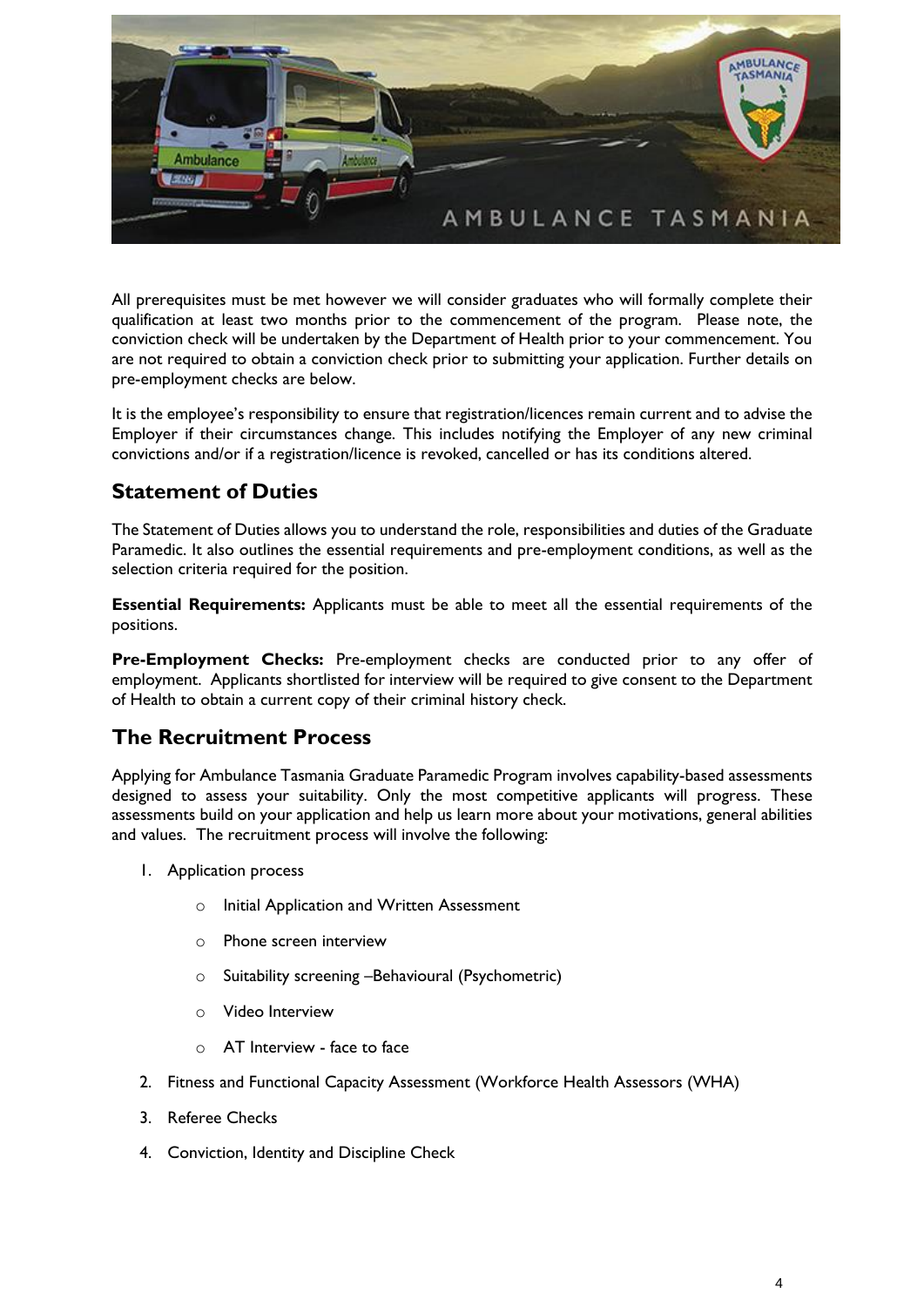

# **How do I apply?**

You will submit an online application through the Tasmanian Government Jobs Website at [www.jobs.tas.gov.au](http://www.jobs.tas.gov.au/) prior to application closing date. You will be asked three questions using the online application form and will need to upload:

- Your resume; and
- Your most recent academic results.

Once you have successfully submitted your application online, you will receive an automated email confirmation. We recommend that you check any spam folders on your email account, in case the email is within this folder. The process is a series of competitive stages, if unsuccessful in proceeding to the next stage you will be advised via email.

### **Online Application**

The application process is online. Allow yourself plenty of time to complete the online application. You will be asked to provide information about your eligibility; personal details, tertiary education, a response to three-individual questions (350 words per question), upload a Resume and your academic transcript.

The application form is used to collect a broad range of information up-front; including your written answers, once you have submitted your application form you will be unable to edit or adjust your responses. Due to this, please take the time to consider your responses carefully and ensure you articulate yourself well.

At this stage, we are confirming your eligibility and ability to follow instructions.

## **Certified Academic Transcript**

Your certified academic transcript must prove your eligibility for the Program. Your transcript must contain:

- Your name
- Qualification name
- University logo or name

An online course record that includes university insignia is acceptable. If you have not yet completed your degree, you can submit your most recent transcript, containing your name, qualification name, university logo, expected date of graduation. Your GPA will be reviewed with only those having a credit average or above progressing.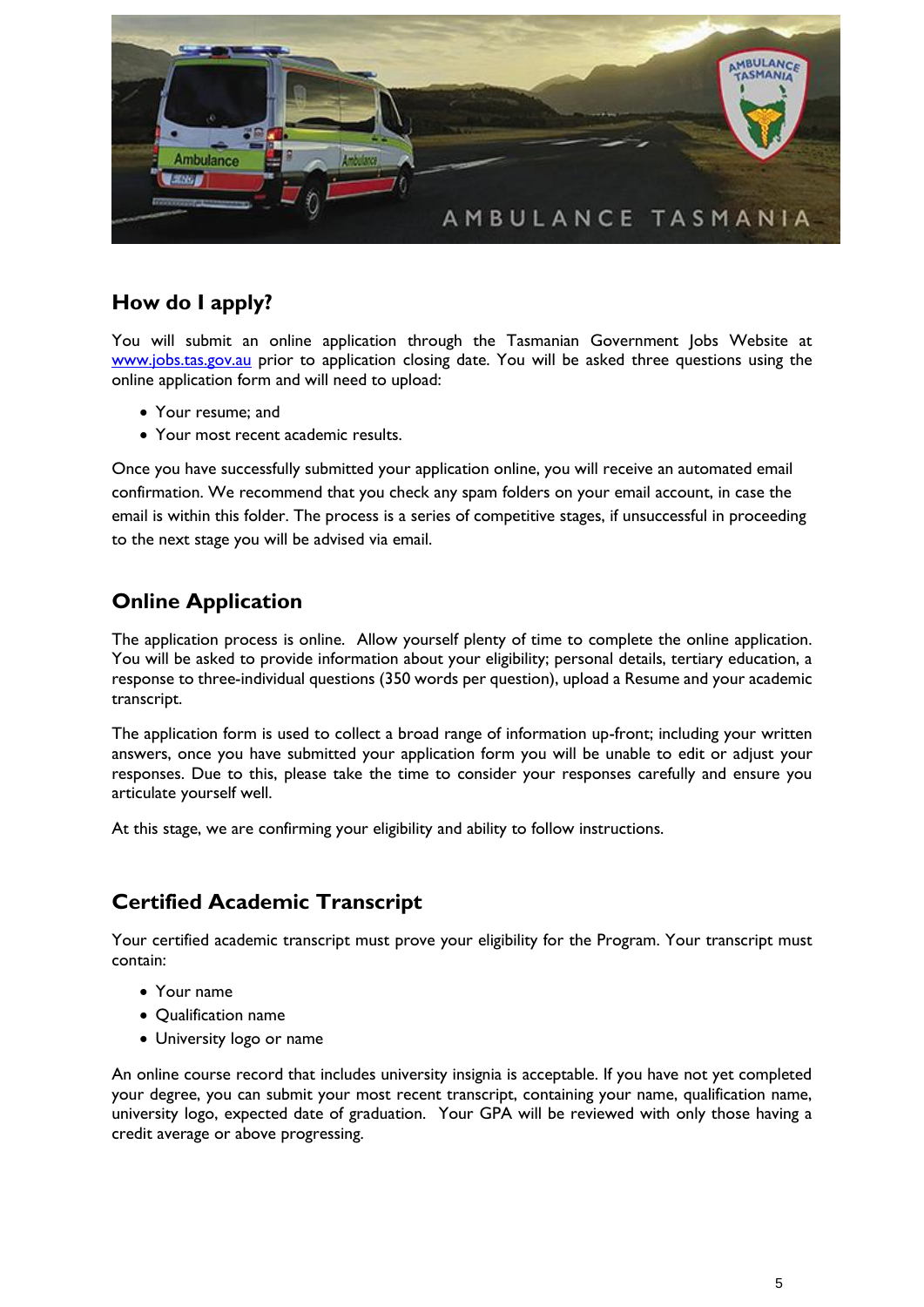

#### **Phone Interview**

This stage of the recruitment process is to undertake a series of assessments, beginning with a Phone Screen Interview. We will be using AI technology called 'Curious Thing', which allows you to undertake a phone interview with a voice-based AI interview via a simple phone call. Telephone numbers for the voice interview will be sent via email invitation, and it will be available to you to complete anytime over the days allocated. We are using AI technology to provide a fair opportunity for all applicants to shine, by reducing human biases. The AI interviewer is blind to factors such as accent, pitch, tone of voice, gender and age, all working to reduce bias in the selection process. Only the most competitive applicants will progress.

#### **Suitability Screening**

For the next stage, you will be asked to complete an online behavioural profile assessment, designed to provide us with additional information about the work environment and tasks you are likely to enjoy. The assessment is behavioural-based with no right or wrong answers, only your preferred response to each statement. You will require a reasonable internet connection and a quiet place free of interruptions or distractions, and can be completed on a smart phone, tablet or PC. You will receive further information, including an email invitation to complete, should you progress to this stage.

#### **Video Interview**

At this stage you will be invited to complete an online video response to a number of questions. The questions may be clinical or scenario-based in nature and are used to provide equity of opportunity in completing an interview. The questions are timed, and you will need to record your response on the video platform. The panel will be able to review the recorded answers you have submitted.

Applicants found suitable after this stage will be asked to attend a final interview with Ambulance Tasmania, either in person or via video link.

#### **Referee Checks**

You will be asked to nominate two referees, who can comment on your work abilities, within the initial application form. At least one of your referees must have been your professional placement supervisor during a clinical placement.

Your referees must be able to comment on your recent work experience and skills specifically relating to the selection criteria. Reference checks will be conducted online, once the form is started your referee has a two-hour timeframe to complete or the invitation and page will expire, please ensure you include your referees preferred contact email address with their contact details.